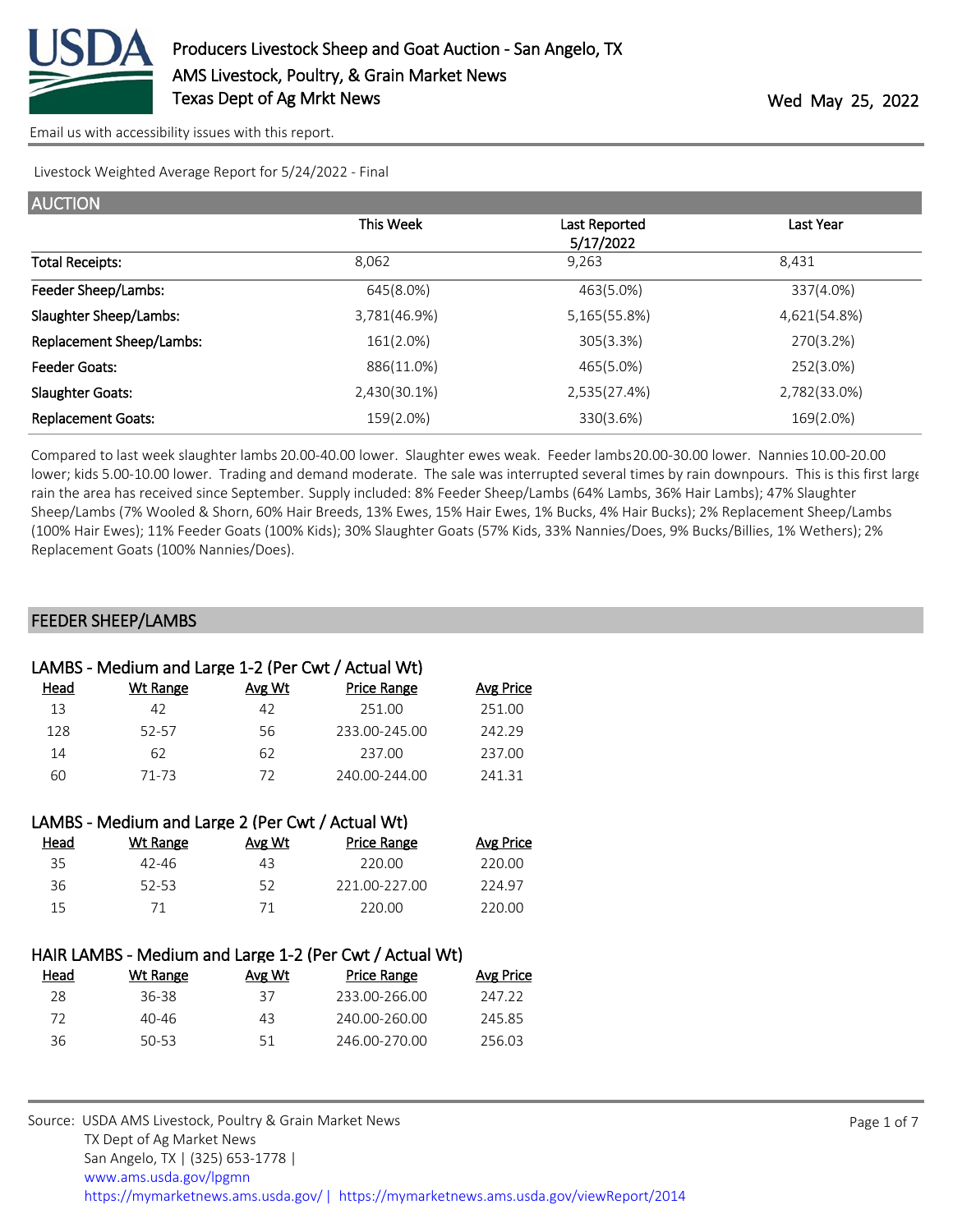

| HAIR LAMBS - Medium and Large 2 (Per Cwt / Actual Wt) |                              |        |               |                  |  |  |  |
|-------------------------------------------------------|------------------------------|--------|---------------|------------------|--|--|--|
| <b>Head</b>                                           | Wt Range                     | Avg Wt | Price Range   | <b>Avg Price</b> |  |  |  |
| 20                                                    | 31-32                        | 31     | 200.00-224.00 | 210.32           |  |  |  |
| 8                                                     | 46                           | 46     | 200.00        | 200.00           |  |  |  |
| 8                                                     | 55-56                        | 56     | 220.00        | 220.00           |  |  |  |
|                                                       | <b>SLAUGHTER SHEEP/LAMBS</b> |        |               |                  |  |  |  |

#### WOOLED & SHORN - Choice and Prime 1-2 (Per Cwt / Actual Wt)

| Head | Wt Range | Avg Wt | Price Range   | Avg Price | <b>Dressing</b> |
|------|----------|--------|---------------|-----------|-----------------|
| 9    | 55       | 55     | 249.00        | 249.00    | Average         |
| 82   | 60-68    | 65     | 241.00-258.00 | 244.81    | Average         |
| 47   | 71-77    | 72     | 245.00-246.00 | 245.75    | Average         |
| 36   | 84-85    | 84     | 220.00-237.00 | 234.14    | Average         |
| 14   | 90-98    | 94     | 239.00-240.00 | 239.48    | Average         |

#### WOOLED & SHORN - Choice and Prime 2-3 (Per Cwt / Actual Wt)

| <u>Head</u> | Wt Range | Avg Wt | Price Range | <b>Avg Price</b> | Dressing |
|-------------|----------|--------|-------------|------------------|----------|
|             |          |        | 210.00      | 210.00           | Average  |

|             | WOOLED & SHORN - Choice 1-2 (Per Cwt / Actual Wt) |        |                    |           |          |
|-------------|---------------------------------------------------|--------|--------------------|-----------|----------|
| <u>Head</u> | Wt Range                                          | Avg Wt | <b>Price Range</b> | Avg Price | Dressing |

|                          | 237.00 | 237.00 | Average |
|--------------------------|--------|--------|---------|
| $\overline{\phantom{a}}$ | 227.00 | 227.00 | Average |

### WOOLED & SHORN - Good 1 (Per Cwt / Actual Wt)

| <u>Head</u> | <b>Wt Range</b> | Avg Wt | <b>Price Range</b> | <b>Avg Price</b> | Dressing |
|-------------|-----------------|--------|--------------------|------------------|----------|
|             |                 | Л.     | 200.00             | 200.00           | Average  |

# HAIR BREEDS - Choice and Prime 1-2 (Per Cwt / Actual Wt)

| Head | Wt Range  | Avg Wt | <b>Price Range</b> | <b>Avg Price</b> | <b>Dressing</b> |
|------|-----------|--------|--------------------|------------------|-----------------|
| 125  | $40 - 49$ | 44     | 246.00-268.00      | 257.46           | Average         |
| 12   | 40        | 40     | 278.00             | 278.00           | High            |
| 600  | 50-59     | 54     | 246.00-270.00      | 258.57           | Average         |
| 453  | 60-68     | 65     | 238.00-269.00      | 252.45           | Average         |
| 35   | 67        | 67     | 274.00-280.00      | 278.97           | High            |
| 170  | 70-79     | 73     | 230.00-254.00      | 243.59           | Average         |
| 71   | 80-88     | 84     | 220.00-256.00      | 242.00           | Average         |
| 16   | 93-98     | 94     | 214.00-227.00      | 220.72           | Average         |
| 12   | 93        | 93     | 254.00             | 254.00           | High            |

# HAIR BREEDS - Choice and Prime 2-3 (Per Cwt / Actual Wt)

|  | Head | Wt Range | Avg Wt | <b>Price Range</b> | Avg Price | <b>Dressing</b> |
|--|------|----------|--------|--------------------|-----------|-----------------|
|--|------|----------|--------|--------------------|-----------|-----------------|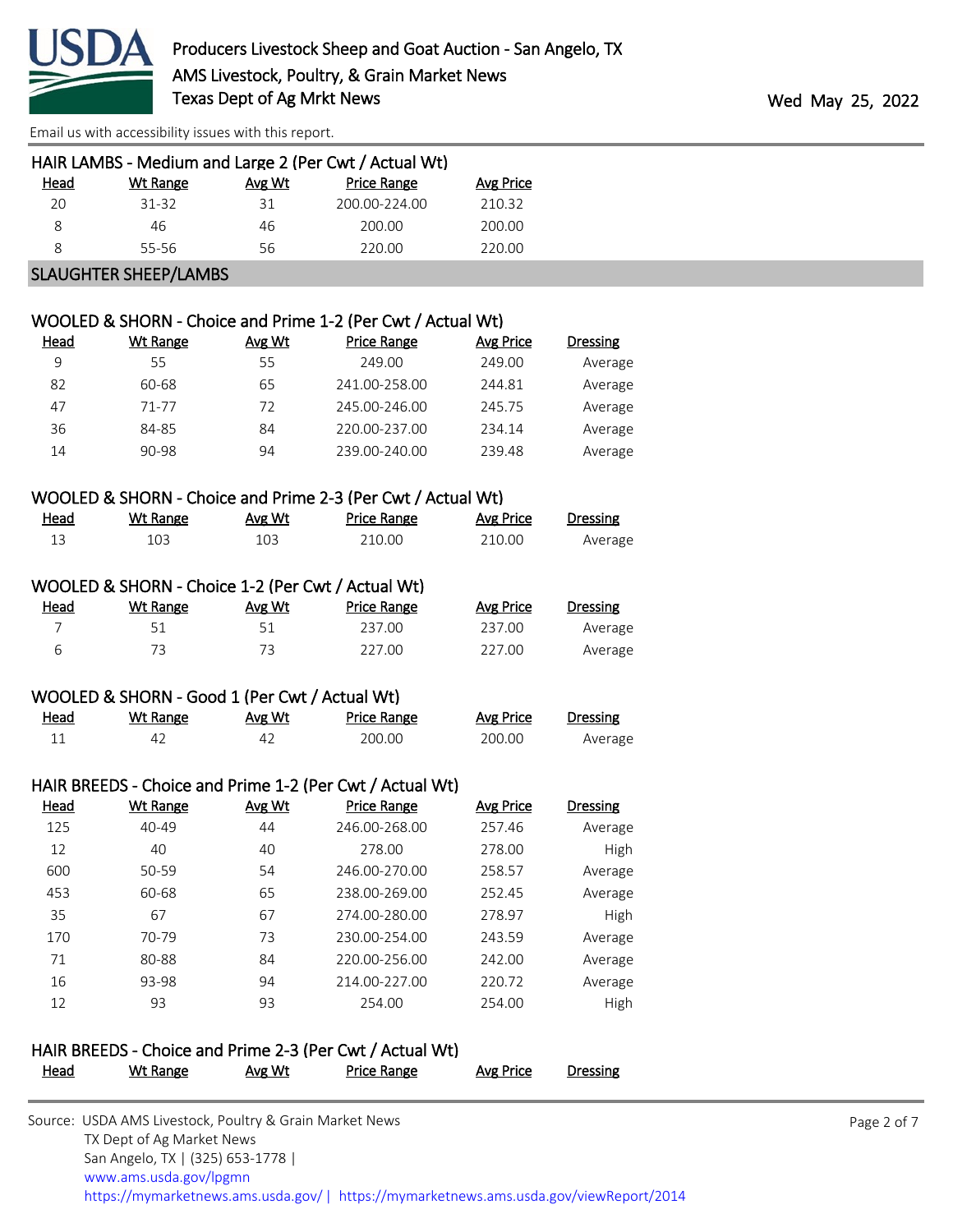

|                | Email us with accessibility issues with this report. |        |                    |                  |                 |  |  |  |
|----------------|------------------------------------------------------|--------|--------------------|------------------|-----------------|--|--|--|
| 8              | 113-123                                              | 121    | 225.00-232.00      | 230.36           | Average         |  |  |  |
|                | HAIR BREEDS - Choice 1-2 (Per Cwt / Actual Wt)       |        |                    |                  |                 |  |  |  |
| Head           | <b>Wt Range</b>                                      | Avg Wt | <b>Price Range</b> | <b>Avg Price</b> | <b>Dressing</b> |  |  |  |
| 5              | 44                                                   | 44     | 243.00             | 243.00           | Average         |  |  |  |
| 62             | 50-58                                                | 54     | 228.00-240.00      | 236.61           | Average         |  |  |  |
| 165            | 61-69                                                | 64     | 220.00-238.00      | 226.11           | Average         |  |  |  |
| 63             | 70-78                                                | 71     | 220.00-231.00      | 223.80           | Average         |  |  |  |
| 53             | 83-88                                                | 83     | 200.00-218.00      | 204.03           | Average         |  |  |  |
| 52             | 92-93                                                | 92     | 186.00-206.00      | 205.22           | Average         |  |  |  |
| 27             | 106                                                  | 106    | 196.00             | 196.00           | Average         |  |  |  |
|                | HAIR BREEDS - Choice 2-3 (Per Cwt / Actual Wt)       |        |                    |                  |                 |  |  |  |
| Head           | <b>Wt Range</b>                                      | Avg Wt | <b>Price Range</b> | <b>Avg Price</b> | <b>Dressing</b> |  |  |  |
| $\overline{4}$ | 113                                                  | 113    | 200.00             | 200.00           | Average         |  |  |  |
|                | HAIR BREEDS - Good 1 (Per Cwt / Actual Wt)           |        |                    |                  |                 |  |  |  |
| <b>Head</b>    | <b>Wt Range</b>                                      | Avg Wt | <b>Price Range</b> | <b>Avg Price</b> | <b>Dressing</b> |  |  |  |
| 14             | 48-49                                                | 48     | 200.00             | 200.00           | Average         |  |  |  |
| 5              | 65-67                                                | 66     | 190.00-200.00      | 193.93           | Average         |  |  |  |
|                | EWES - Good 2-3 (Per Cwt / Actual Wt)                |        |                    |                  |                 |  |  |  |
| <u>Head</u>    | <b>Wt Range</b>                                      | Avg Wt | <b>Price Range</b> | <b>Avg Price</b> | <b>Dressing</b> |  |  |  |
| 145            | 124-147                                              | 134    | 96.00-104.00       | 101.57           | Average         |  |  |  |
| 86             | 150-188                                              | 167    | 75.00-96.00        | 84.00            | Average         |  |  |  |
|                | EWES - Utility and Good 1-3 (Per Cwt / Actual Wt)    |        |                    |                  |                 |  |  |  |
| <b>Head</b>    | <b>Wt Range</b>                                      | Avg Wt | <b>Price Range</b> | <b>Avg Price</b> | <b>Dressing</b> |  |  |  |
| 17             | 116                                                  | 116    | 127.00             | 127.00           | Average         |  |  |  |
|                | EWES - Utility 1-2 (Per Cwt / Actual Wt)             |        |                    |                  |                 |  |  |  |
| <u>Head</u>    | <b>Wt Range</b>                                      | Avg Wt | <b>Price Range</b> | <b>Avg Price</b> | <b>Dressing</b> |  |  |  |
| 80             | 98                                                   | 98     | 82.00              | 82.00            | Average         |  |  |  |
| 33             | 106-138                                              | 117    | 108.00-113.00      | 110.30           | Average         |  |  |  |
| $\overline{2}$ | 158                                                  | 158    | 108.00             | 108.00           | Average         |  |  |  |
|                | EWES - Cull and Utility 1-2 (Per Cwt / Actual Wt)    |        |                    |                  |                 |  |  |  |
| Head           | <b>Wt Range</b>                                      | Avg Wt | <b>Price Range</b> | <b>Avg Price</b> | <b>Dressing</b> |  |  |  |
| 31             | 105                                                  | 105    | 96.00              | 96.00            | Average         |  |  |  |
|                | EWES - Cull 1 (Per Cwt / Actual Wt)                  |        |                    |                  |                 |  |  |  |
| <b>Head</b>    | <b>Wt Range</b>                                      | Avg Wt | <b>Price Range</b> | <b>Avg Price</b> | <b>Dressing</b> |  |  |  |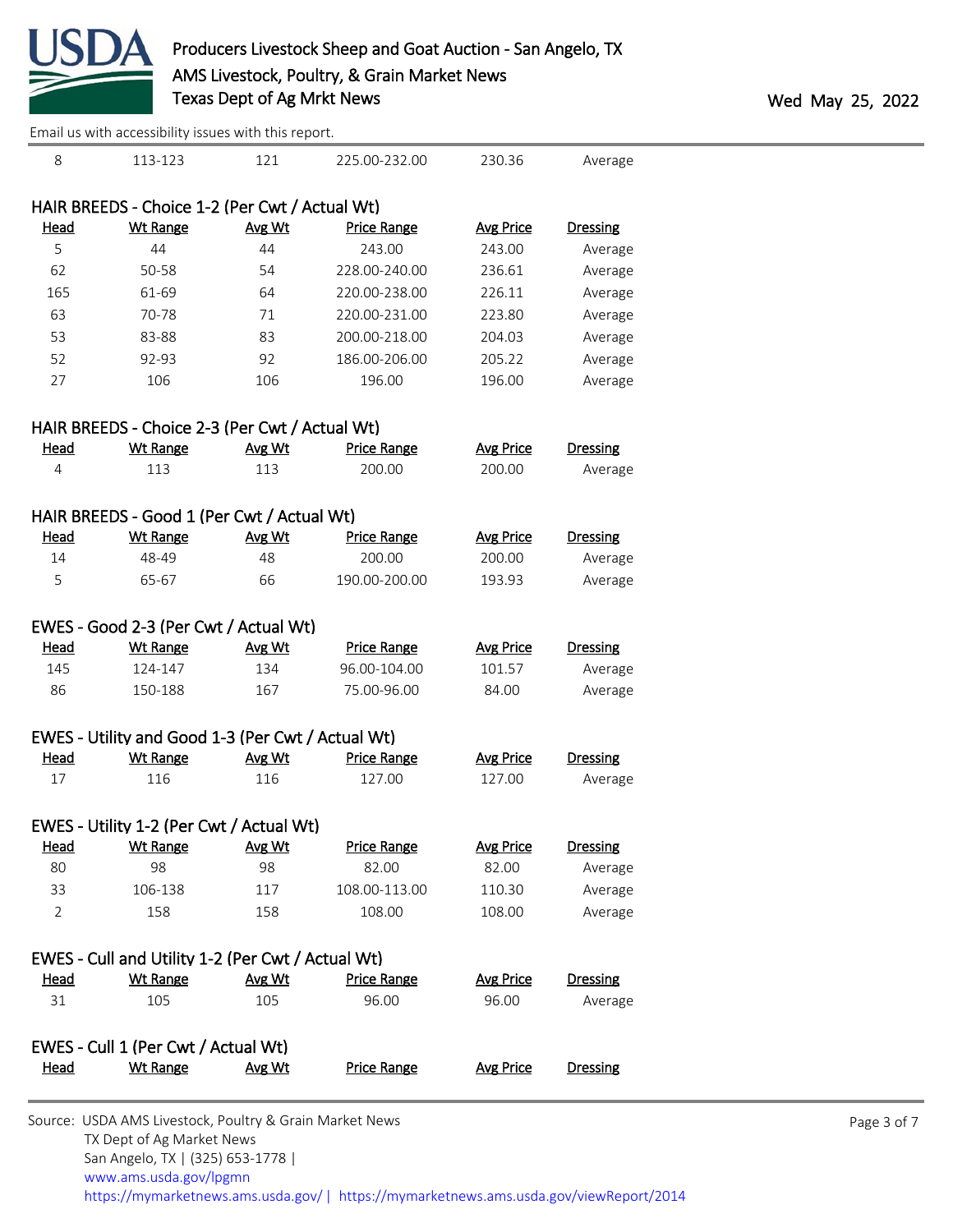

| 21             | 90                                                     | 90            | 80.00                                                  | 80.00            | Average           |  |  |  |  |
|----------------|--------------------------------------------------------|---------------|--------------------------------------------------------|------------------|-------------------|--|--|--|--|
| 16             | 134                                                    | 134           | 70.00                                                  | 70.00            | Average           |  |  |  |  |
|                |                                                        |               |                                                        |                  |                   |  |  |  |  |
|                | HAIR EWES - Good 2-3 (Per Cwt / Actual Wt)             |               |                                                        |                  |                   |  |  |  |  |
| Head           | <b>Wt Range</b>                                        | Avg Wt        | <b>Price Range</b>                                     | <b>Avg Price</b> | <b>Dressing</b>   |  |  |  |  |
| 36             | 121-148                                                | 138           | 84.00-104.00                                           | 92.52            | Average           |  |  |  |  |
| 3              | 163                                                    | 163           | 108.00                                                 | 108.00           | Average           |  |  |  |  |
|                |                                                        |               |                                                        |                  |                   |  |  |  |  |
|                |                                                        |               | HAIR EWES - Utility and Good 1-3 (Per Cwt / Actual Wt) |                  |                   |  |  |  |  |
| <b>Head</b>    | <b>Wt Range</b>                                        | Avg Wt        | <b>Price Range</b>                                     | <b>Avg Price</b> | <b>Dressing</b>   |  |  |  |  |
| $14\,$         | 72                                                     | 72            | 120.00                                                 | 120.00           | Average           |  |  |  |  |
| 133            | 100-141                                                | 123           | 120.00-154.00                                          | 135.28           | Average           |  |  |  |  |
| 3              | 150                                                    | 150           | 125.00                                                 | 125.00           | Average           |  |  |  |  |
|                |                                                        |               |                                                        |                  |                   |  |  |  |  |
|                | HAIR EWES - Utility 1-2 (Per Cwt / Actual Wt)          |               |                                                        |                  |                   |  |  |  |  |
| <b>Head</b>    | <b>Wt Range</b>                                        | Avg Wt        | <b>Price Range</b>                                     | <b>Avg Price</b> | <b>Dressing</b>   |  |  |  |  |
| 10             | 76                                                     | 76            | 106.00                                                 | 106.00           | Average           |  |  |  |  |
| 69             | 93-98                                                  | 94            | 110.00-114.00                                          | 110.87           | Average           |  |  |  |  |
| 91             | 107-120                                                | 111           | 80.00-110.00                                           | 104.70           | Average           |  |  |  |  |
|                |                                                        |               |                                                        |                  |                   |  |  |  |  |
|                | HAIR EWES - Cull and Utility 1-2 (Per Cwt / Actual Wt) |               |                                                        |                  |                   |  |  |  |  |
| <b>Head</b>    | <b>Wt Range</b>                                        | <u>Avg Wt</u> | <b>Price Range</b>                                     | <b>Avg Price</b> | <b>Dressing</b>   |  |  |  |  |
| $\overline{2}$ | 98                                                     | 98            | 89.00                                                  | 89.00            | Average           |  |  |  |  |
| 4              | 114                                                    | 114           | 90.00                                                  | 90.00            | Average           |  |  |  |  |
|                |                                                        |               |                                                        |                  |                   |  |  |  |  |
|                | HAIR EWES - Cull 1 (Per Cwt / Actual Wt)               |               |                                                        |                  |                   |  |  |  |  |
| <b>Head</b>    | <b>Wt Range</b>                                        | Avg Wt        | <b>Price Range</b>                                     | <b>Avg Price</b> | <b>Dressing</b>   |  |  |  |  |
| 32             | 77                                                     | 77            | 80.00                                                  | 80.00            | Average           |  |  |  |  |
| 12             | 89                                                     | 89            | 90.00                                                  | 90.00            | Average           |  |  |  |  |
| 66             | 91-97                                                  | 93            | 70.00-82.00                                            | 79.85            | Average           |  |  |  |  |
| 30             | 110-140                                                | 112           | 60.00-90.00                                            | 86.85            | Average           |  |  |  |  |
|                |                                                        |               |                                                        |                  |                   |  |  |  |  |
|                | BUCKS - 1-2 (Per Cwt / Actual Wt)                      |               |                                                        |                  |                   |  |  |  |  |
| Head           | <b>Wt Range</b>                                        | Avg Wt        | <b>Price Range</b>                                     | <b>Avg Price</b> | <b>Dressing</b>   |  |  |  |  |
| 4              | 144                                                    | 144           | 90.00                                                  | 90.00            | Average           |  |  |  |  |
| $\mathbf 1$    | 115                                                    | 115           | 160.00                                                 | 160.00           | Average Yearlings |  |  |  |  |
| 4              | 150-185                                                | 168           | 80.00-210.00                                           | 145.37           | Average           |  |  |  |  |
| 7              | 164                                                    | 164           | 148.00                                                 | 148.00           | Average Yearlings |  |  |  |  |
| 14             | 217-235                                                | 220           | 60.00-129.00                                           | 117.96           | Average           |  |  |  |  |
| 3              | 292                                                    | 292           | 60.00                                                  | 60.00            | Average           |  |  |  |  |
|                |                                                        |               |                                                        |                  |                   |  |  |  |  |

# HAIR BUCKS - 1 (Per Cwt / Actual Wt)

| https://mymarketnews.ams.usda.gov/   https://mymarketnews.ams.usda.gov/viewReport/2014 |
|----------------------------------------------------------------------------------------|
|                                                                                        |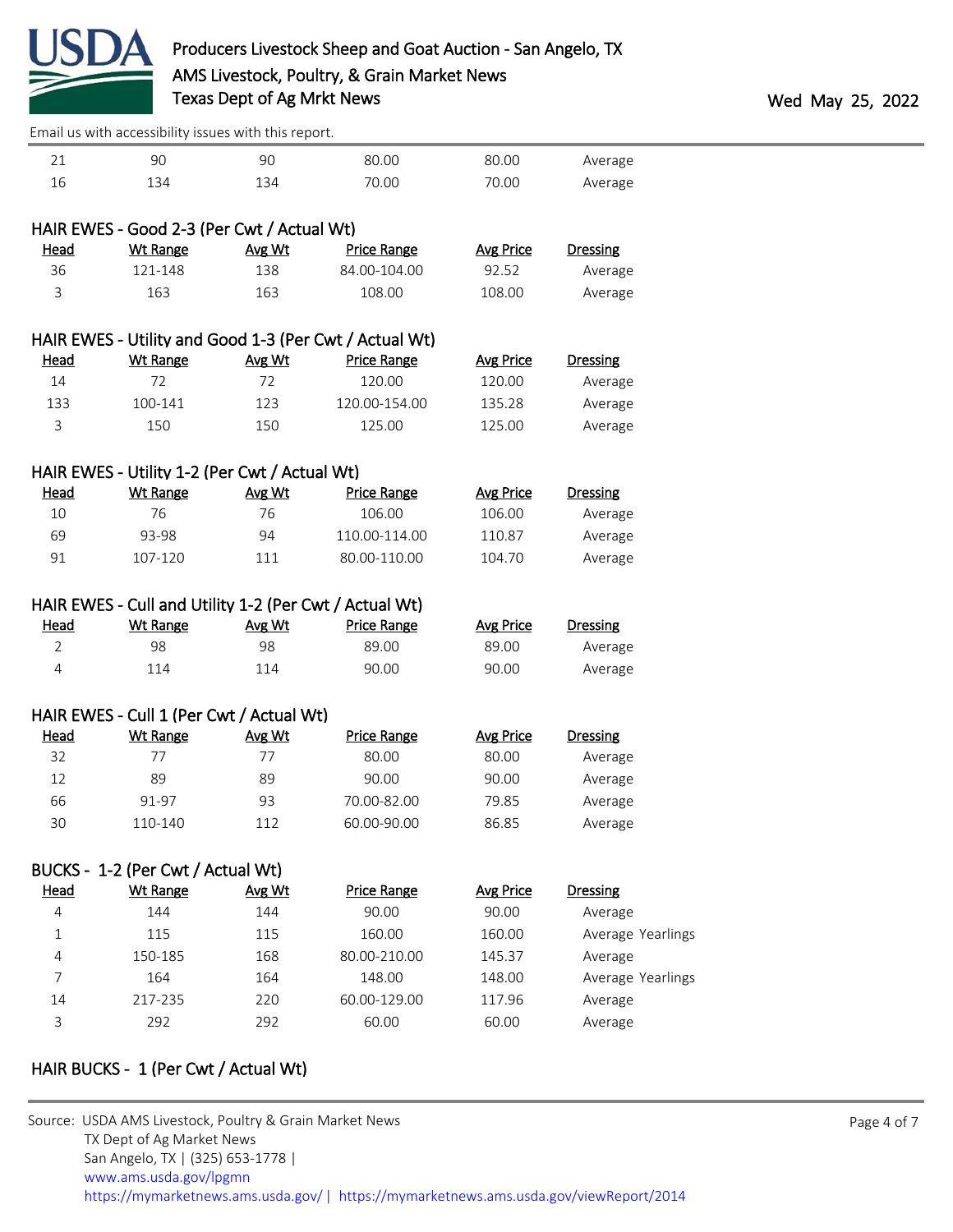

| <b>Head</b>             | Wt Range | Avg Wt | Price Range   | Avg Price | <b>Dressing</b>   |  |
|-------------------------|----------|--------|---------------|-----------|-------------------|--|
| 26                      | 126-145  | 135    | 120.00-157.00 | 141.69    | Average           |  |
| 74                      | 104-148  | 122    | 154.00-188.00 | 171.32    | Average Yearlings |  |
| 25                      | 155-190  | 168    | 100.00-154.00 | 125.35    | Average           |  |
|                         | 220      | 220    | 100.00        | 100.00    | Average           |  |
| REPLACEMENT SHEEP/LAMBS |          |        |               |           |                   |  |

# HAIR EWES - Medium and Large 1-2 (Per Cwt / Actual Wt)

| <u>Age</u> | Stage | Head | Wt Range | Avg Wt | <b>Price Range</b> | Avg Price |
|------------|-------|------|----------|--------|--------------------|-----------|
| $1 - 2$    | Ω     | 17   | 109-121  | 112    | 232.00-235.00      | 232.76    |
| $2 - 4$    | 0     | 4    | 78       | 78     | 180.00             | 180.00    |
| $2 - 4$    | 0     | 17   | 83-99    | 93     | 164.00-215.00      | 191.67    |
| $2 - 4$    | 0     | 85   | 104-148  | 130    | 153.00-204.00      | 169.38    |
|            |       |      |          |        |                    |           |

FEEDER GOATS

# KIDS - Selection 1-2 (Per Cwt / Actual Wt)

| Head | Wt Range | Avg Wt | Price Range   | Avg Price |
|------|----------|--------|---------------|-----------|
| 21   | 28       | 28     | 357.00        | 357.00    |
| 258  | 31-39    | 35     | 340.00-367.00 | 352.11    |
| 44   | 43-49    | 47     | 283.00-330.00 | 309.78    |
| 6    | 50       | 50     | 359.00        | 359.00    |

# KIDS - Selection 2 (Per Cwt / Actual Wt)

| Head | Wt Range         | Avg Wt | <b>Price Range</b> | Avg Price |
|------|------------------|--------|--------------------|-----------|
| 16   | 25-28            | 27     | 270.00-300.00      | 289.53    |
| 380  | 30-39            | 34     | 255.00-335.00      | 315 57    |
| 12   | 41-45            | 43     | 230.00-290.00      | 256.37    |
|      | ---------------- |        |                    |           |

#### SLAUGHTER GOATS

|      | KIDS - Selection 1 (Per Cwt / Actual Wt) |        |                    |                  |                 |
|------|------------------------------------------|--------|--------------------|------------------|-----------------|
| Head | Wt Range                                 | Avg Wt | <b>Price Range</b> | <b>Avg Price</b> | <b>Dressing</b> |
| 33   | 44-48                                    | 47     | 381.00-395.00      | 388.38           | Average         |
| 156  | 51-58                                    | 54     | 381.00-432.00      | 405.37           | Average         |
| 3    | 57                                       | 57     | 447.00             | 447.00           | High            |
| 64   | 60-68                                    | 64     | 400.00-431.00      | 421.76           | Average         |
| C    | 75                                       | 75     | 381.00             | 381.00           | Average         |
| 4    | 81                                       | 81     | 357.00             | 357.00           | Average         |

### KIDS - Selection 1-2 (Per Cwt / Actual Wt)

| <u>Head</u> | <u>Wt Range</u> | Avg Wt | Price Range   | Avg Price | <b>Dressing</b> |
|-------------|-----------------|--------|---------------|-----------|-----------------|
| 342         | 40-48           | 45     | 335.00-367.00 | 346.72    | Average         |
| 142         | 50-59           | 55     | 337.00-380.00 | 358.35    | Average         |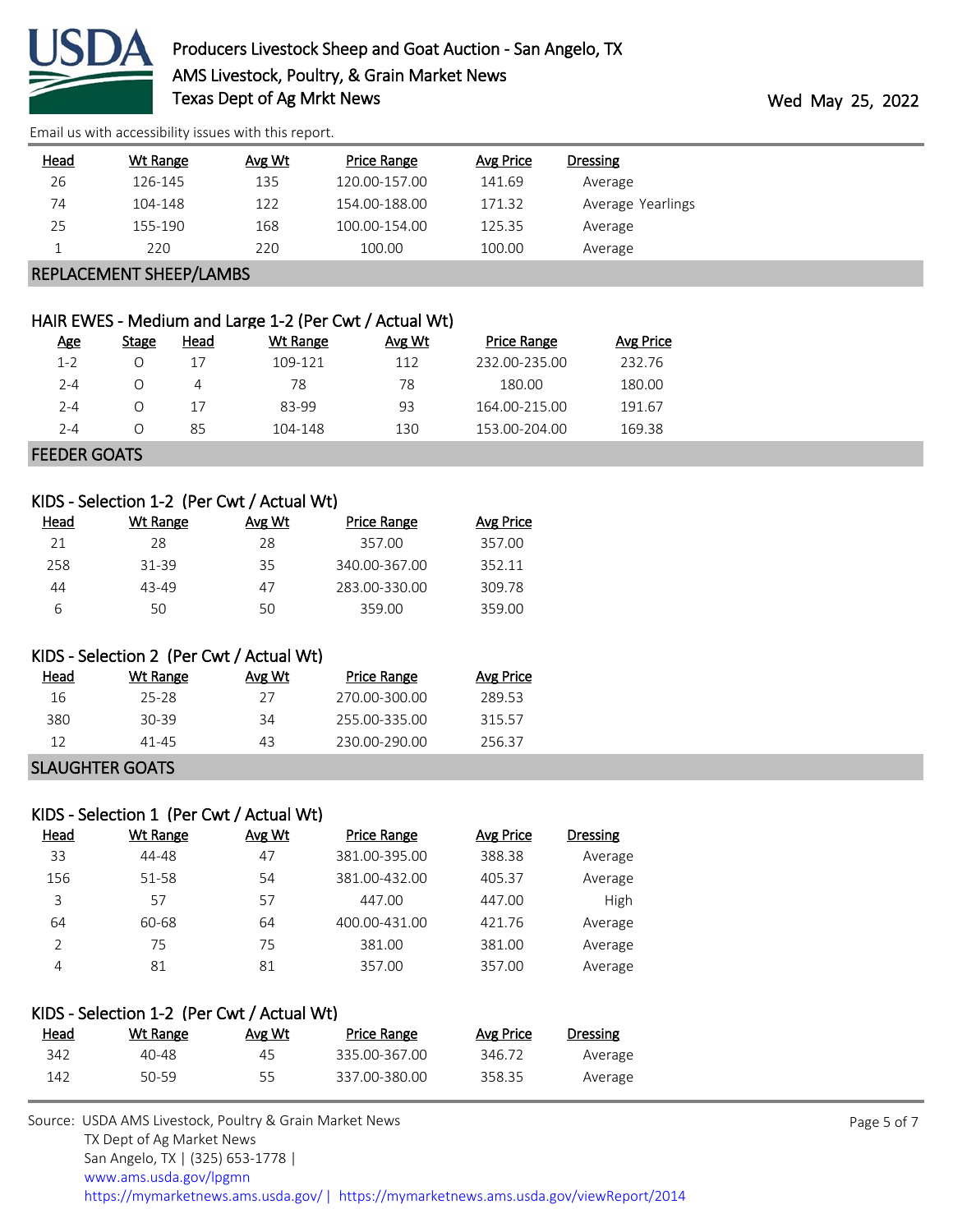

| 62-65 | 369.00-370.00 | 369.08 | Average |
|-------|---------------|--------|---------|
|       | 355.00        | 355.00 | Average |

|             | KIDS - Selection 2 (Per Cwt / Actual Wt) |        |               |           |                 |
|-------------|------------------------------------------|--------|---------------|-----------|-----------------|
| <u>Head</u> | Wt Range                                 | Avg Wt | Price Range   | Avg Price | <b>Dressing</b> |
| 137         | $40 - 49$                                | 43     | 250.00-330.00 | 320.08    | Average         |
| 27          | 50-55                                    | 52     | 301.00-330.00 | 314.36    | Average         |
| 11          | 63-64                                    | 64     | 301.00-330.00 | 319.56    | Average         |
| ς           | 72                                       | 72     | 321.00        | 321.00    | Average         |

| NANNIES/DOES - Selection 1-2 (Per Cwt / Actual Wt) |                 |        |                    |                  |                      |
|----------------------------------------------------|-----------------|--------|--------------------|------------------|----------------------|
| <u>Head</u>                                        | <b>Wt Range</b> | Avg Wt | <b>Price Range</b> | <b>Avg Price</b> | <b>Dressing</b>      |
| 8                                                  | 69              | 69     | 110.00             | 110.00           | Average Thin Fleshed |
| 9                                                  | 70-78           | 73     | 151.00-165.00      | 158.71           | Average              |
| 70                                                 | 70-79           | 74     | 121.00-172.00      | 149.28           | Average Thin Fleshed |
| 6                                                  | 83              | 83     | 170.00             | 170.00           | Average              |
| 88                                                 | 82-88           | 86     | 100.00-162.00      | 140.92           | Average Thin Fleshed |
| 75                                                 | 90-99           | 97     | 149.00-171.00      | 165.28           | Average              |
| 78                                                 | 90-99           | 98     | 141.00-170.00      | 149.70           | Average Thin Fleshed |
| 127                                                | 100-142         | 115    | 130.00-165.00      | 152.40           | Average              |
| 82                                                 | 102-123         | 111    | 110.00-150.00      | 134.40           | Average Thin Fleshed |
| 6                                                  | 155-161         | 159    | 139.00-159.00      | 145.50           | Average              |
| 11                                                 | 1139            | 1139   | 147.00             | 147.00           | Average              |
|                                                    |                 |        |                    |                  |                      |

### BUCKS/BILLIES - Selection 1-2 (Per Cwt / Actual Wt)

| Head | Wt Range | Avg Wt | <b>Price Range</b> | Avg Price | Dressing |
|------|----------|--------|--------------------|-----------|----------|
| 72   | 70-78    | 72     | 230.00-320.00      | 306.84    | Average  |
| 25   | 80-86    | 82     | 260.00-320.00      | 299.41    | Average  |
| 20   | 90-98    | 95     | 260.00-335.00      | 278.21    | Average  |
| 26   | 101-148  | 123    | 200.00-287.00      | 244.90    | Average  |
| 13   | 155-190  | 170    | 185.00-270.00      | 233.13    | Average  |
| ς    | 200-225  | 217    | 172.00-270.00      | 235.04    | Average  |

# WETHERS - Selection 1-2 (Per Cwt / Actual Wt)

| <u>Head</u> | Wt Range | Avg Wt | <b>Price Range</b> | Avg Price | Dressing |
|-------------|----------|--------|--------------------|-----------|----------|
|             | 100-142  | 132    | 273.00-301.00      | 278.32    | Average  |
|             | 210      | 21 በ   | 100.00             | 100.00    | Average  |
|             | $P = 1$  |        |                    |           |          |

#### REPLACEMENT GOATS

|     |       |      | NANNIES/DOES - Selection 1-2 (Per Cwt / Actual Wt) |        |                    |           |
|-----|-------|------|----------------------------------------------------|--------|--------------------|-----------|
| Age | Stage | Head | Wt Range                                           | Avg Wt | <b>Price Range</b> | Avg Price |
| 7-4 |       | 103  | 60-78                                              | 68     | 180.00-301.00      | 228.39    |